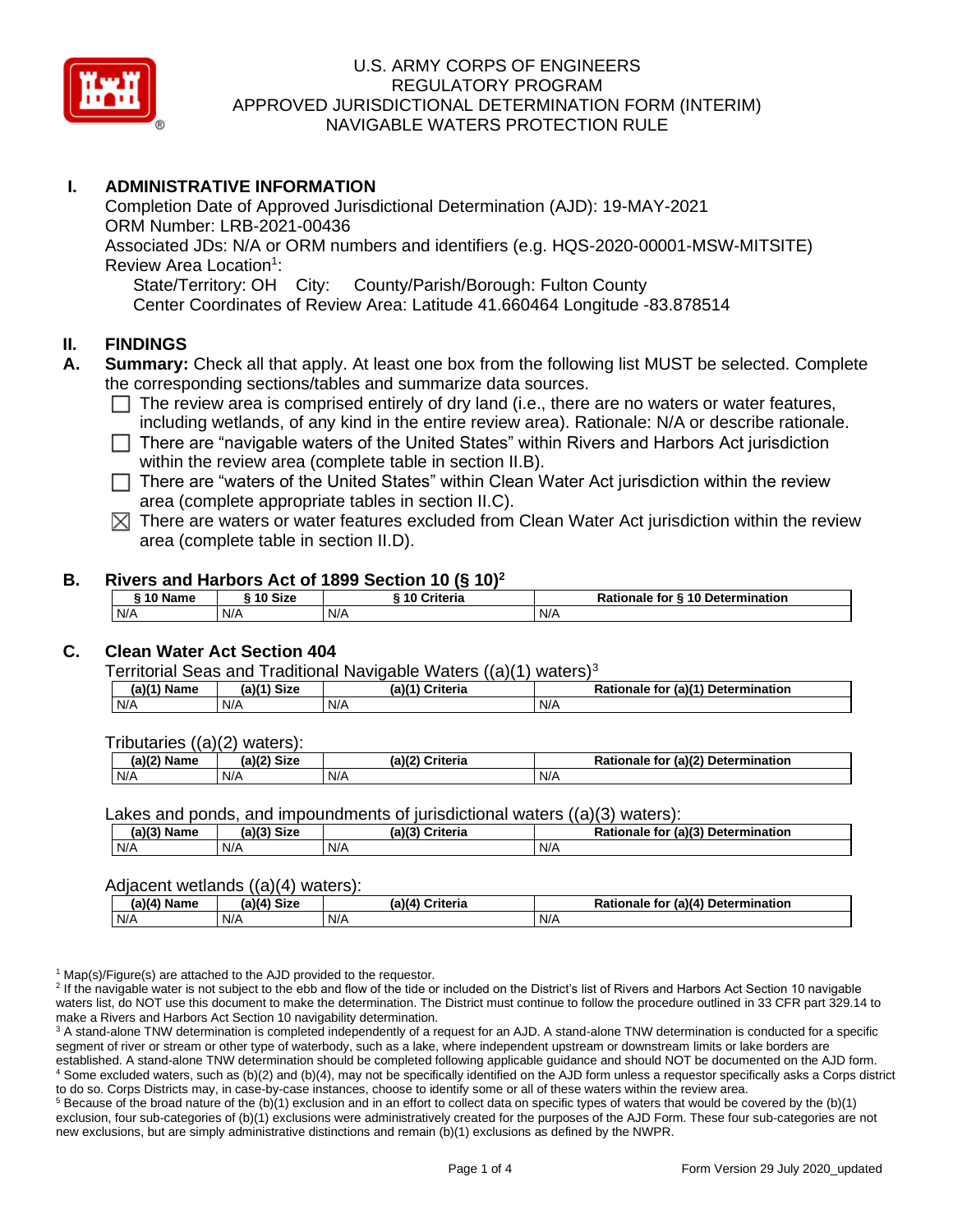

# **D. Excluded Waters or Features**

Excluded waters  $((b)(1) - (b)(12))^4$ :

| <b>Exclusion Name</b> | <b>Exclusion Size</b> | Exclusion <sup>5</sup>                  | <b>Rationale for Exclusion Determination</b>             |
|-----------------------|-----------------------|-----------------------------------------|----------------------------------------------------------|
| Langendorfer          | 70 feet               | (b)(5) Ditch that is not an $(a)(1)$ or | The ditch west of Fulton Lucas County Road is a linear   |
| Ditch                 |                       | (a)(2) water, and those portions of a   | ditch that extends east across an agricultural field and |
|                       |                       | ditch constructed in an (a)(4) water    | then extends along the west side of the road before      |
|                       |                       | that do not satisfy the conditions of   | making a right angle turn. The project location is the   |
|                       |                       | (c)(1)                                  | approximate 70 feet at which the ditch makes a right     |
|                       |                       |                                         | angle turn and crosses through a culvert under Lucas     |
|                       |                       |                                         | Fulton County Road. The ditch extends east from          |
|                       |                       |                                         | Fulton Lucas County Road for approximately 900 feet      |
|                       |                       |                                         | east before reaching a mapped contour line that depicts  |
|                       |                       |                                         | what would be the natural stream channel of              |
|                       |                       |                                         | Langenderfer Ditch. Langenderfer Ditch is present on     |
|                       |                       |                                         | the 1911, 1914, 1937, 1956, 4960 and 2013 Quads          |
|                       |                       |                                         | (refer to Section III A). The ditch at Fulton Lucas      |
|                       |                       |                                         | County Road is intermittent that drains into the         |
|                       |                       |                                         | captured stream segment of Langendorfer Road. The        |
|                       |                       |                                         | NWI map identifies the ditch as a unknown perennial      |
|                       |                       |                                         | water (R5UBH) downstream of the project area and         |
|                       |                       |                                         | does not identify the ditch west of the road. The ditch  |
|                       |                       |                                         | at Fulton County Road is not a navigable water, not an   |
|                       |                       |                                         | intermittent or perennial stream, does not drain         |
|                       |                       |                                         | wetlands and is not a captured stream.                   |

## **III. SUPPORTING INFORMATION**

- **A. Select/enter all resources** that were used to aid in this determination and attach data/maps to this document and/or references/citations in the administrative record, as appropriate.
	- **\_\_\_** Information submitted by, or on behalf of, the applicant/consultant: *Title(s) and date(s).* This information *(is/is not/is and is not)* sufficient for purposes of this AJD. Rationale: *N/A or describe rationale for insufficiency (including partial insufficiency).* **\_\_\_** Data sheets prepared by the Corps: *Title(s) and/or date(s).*
	- **X** Photographs: *Google Earth: 2003 FEB 28; 2004 MAY 12; 2005 JUN 20; 2006 FEB 28; 2006 JUL 26; 2009 JUN 4; 2009 DEC 31; 2010 OCT 10; 2011 OCT 27; 2014 MAY 27 2015 OCT 10; 2016 APR 22; and 2018 APR 29; Connect Explorer: 2004 MAR 102005 APR 14; 2007 APR 20; 2008 DEC 3; 2009 APR 9; 2011 MAY 2; 2016 NOV 29; 2019 APR 6 and 2020 NOV 7: Site Photographs from the Lucas County Engineers 2021 March 3.*
	- **\_\_\_** Corps Site visit(s) conducted on: *Date(s).*
	- **\_\_\_** Previous Jurisdictional Determinations (AJDs or PJDs): *ORM Number(s) and date(s).*
	- **X** Antecedent Precipitation Tool: *provide detailed discussion in Section III.B.*
	- **X** USDA NRCS Soil Survey: *Web Soils Survey – 19 May 2021*
	- **X** USFWS NWI maps: *NWI Wetland Mapper 19 May 2021*
	- **X** USGS topographic maps: *1911 and 1914 Swanton, Ohio 1:62,500, 1937 and 1956*

 $5$  Because of the broad nature of the (b)(1) exclusion and in an effort to collect data on specific types of waters that would be covered by the (b)(1) exclusion, four sub-categories of (b)(1) exclusions were administratively created for the purposes of the AJD Form. These four sub-categories are not new exclusions, but are simply administrative distinctions and remain (b)(1) exclusions as defined by the NWPR.

 $1$  Map(s)/Figure(s) are attached to the AJD provided to the requestor.

<sup>&</sup>lt;sup>2</sup> If the navigable water is not subject to the ebb and flow of the tide or included on the District's list of Rivers and Harbors Act Section 10 navigable waters list, do NOT use this document to make the determination. The District must continue to follow the procedure outlined in 33 CFR part 329.14 to make a Rivers and Harbors Act Section 10 navigability determination.

<sup>&</sup>lt;sup>3</sup> A stand-alone TNW determination is completed independently of a request for an AJD. A stand-alone TNW determination is conducted for a specific segment of river or stream or other type of waterbody, such as a lake, where independent upstream or downstream limits or lake borders are established. A stand-alone TNW determination should be completed following applicable guidance and should NOT be documented on the AJD form. <sup>4</sup> Some excluded waters, such as (b)(2) and (b)(4), may not be specifically identified on the AJD form unless a requestor specifically asks a Corps district to do so. Corps Districts may, in case-by-case instances, choose to identify some or all of these waters within the review area.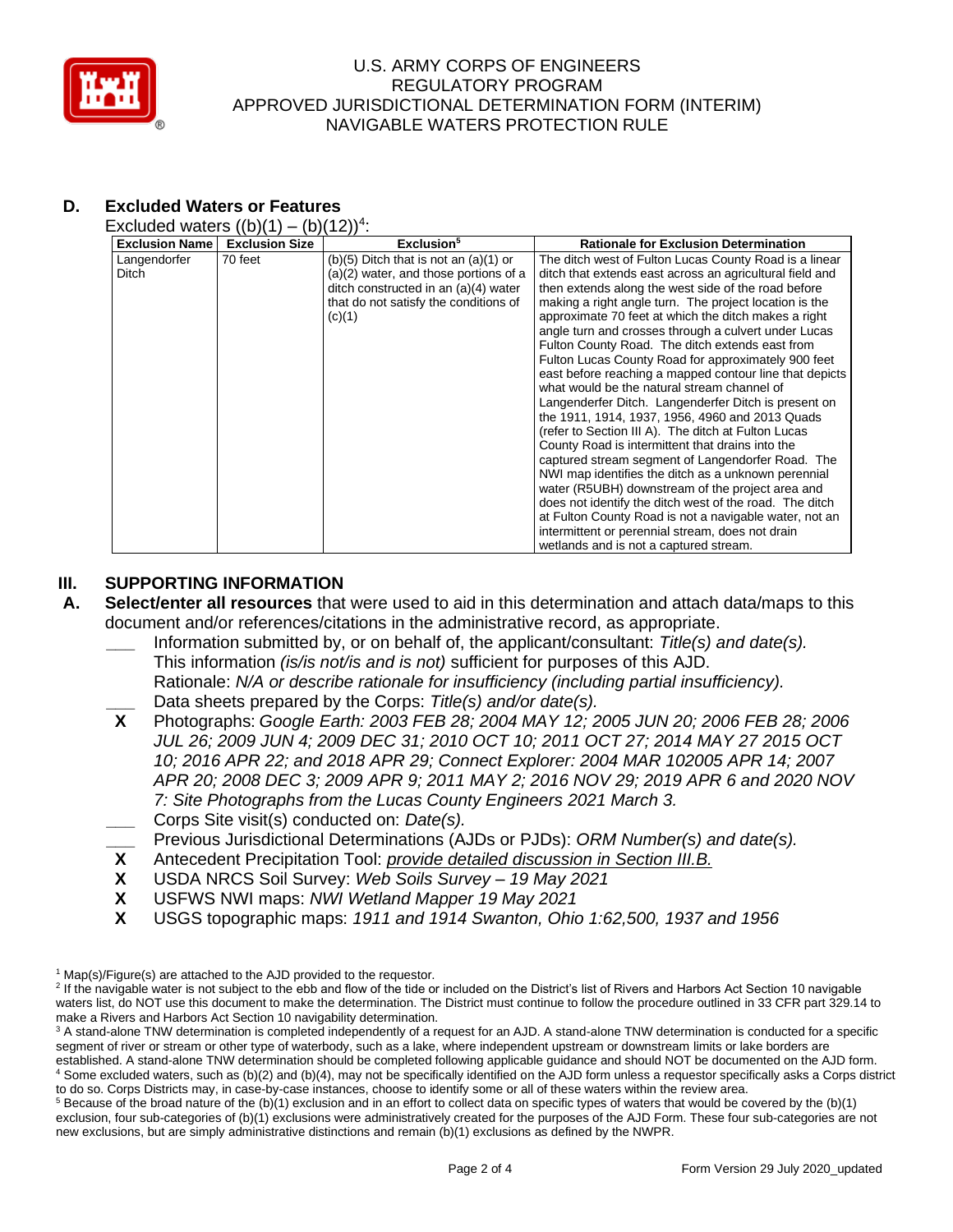

## *HistoricAerials.com; 1960 and 2013 Assumption, Ohio 1:24,000*

| Data Source (select)       | Name and/or date and other relevant information |
|----------------------------|-------------------------------------------------|
| <b>USGS Sources</b>        | N/A.                                            |
| <b>USDA Sources</b>        | N/A.                                            |
| NOAA Sources               | N/A.                                            |
| <b>USACE Sources</b>       | N/A.                                            |
| State/Local/Tribal Sources | N/A.                                            |
| <b>Other Sources</b>       | N/A.                                            |

### **Other data sources used to aid in this determination:**

**B. Typical year assessment(s):** N/A or provide typical year assessment for each relevant data source used to support the conclusions in the AJD.

N/A or provide typical year assessment for each relevant data source used to support the conclusions in the AJD. The APT evaluates normal precipitation conditions based on the three 30-day periods preceding the observation date. For each period, a weighted condition value is assigned by determining whether the 30 day precipitation total falls within, above, or below the 70th and 30th percentiles for totals from the same date range over the preceding 30 years. The APT then makes a determination of "normal," "wetter than normal," or "drier than normal" based on the condition value sum. The APT also displays results generated via the Palmer Drought Severity Index (PDSI) and the University of Delaware WebWIMP.

Inputs/Data Sources: Chippewa Lake, Elyria 4 S, Huntington, Lagrange 1 NE, Oberlin, Penfield 1 SE, Sullivan 1.1 NNE, and Wellington 5.5 SW

| Latitude  | Longitude    | Date       | <b>PDSI Value</b> | <b>PDSI Class</b>   | Season     | <b>ARC Score</b> |
|-----------|--------------|------------|-------------------|---------------------|------------|------------------|
| 41.660464 | $-83.878514$ | 3/3/2021   | $-2.41$           | Moderate<br>drought | Wet Season | 9                |
| 41.660464 | -83.878514   | 11/7/2020  | $-1.5$            | Mild drought        | Wet Season | 10               |
| 41.660464 | -83.878514   | 4/6/2019   | 3.59              | Severe              | Wet Season | 15               |
|           |              |            |                   | wetness             |            |                  |
| 41.660464 | -83.878514   | 4/29/2018  | 2.51              | Moderate            | Wet Season | 15               |
|           |              |            |                   | wetness             |            |                  |
| 41.660464 | -83.878514   | 11/29/2016 | $-0.74$           | Incipient           | Wet Season | 9                |
|           |              |            |                   | drought             |            |                  |
| 41.660464 | $-83.878514$ | 4/22/2016  | 0.74              | Incipient           | Wet Season | 14               |
|           |              |            |                   | wetness             |            |                  |
| 41.660464 | -83.878514   | 10/10/2015 | $-0.4$            | Normal              | Wet Season | 8                |

 $1$  Map(s)/Figure(s) are attached to the AJD provided to the requestor.

<sup>2</sup> If the navigable water is not subject to the ebb and flow of the tide or included on the District's list of Rivers and Harbors Act Section 10 navigable waters list, do NOT use this document to make the determination. The District must continue to follow the procedure outlined in 33 CFR part 329.14 to make a Rivers and Harbors Act Section 10 navigability determination.

<sup>3</sup> A stand-alone TNW determination is completed independently of a request for an AJD. A stand-alone TNW determination is conducted for a specific segment of river or stream or other type of waterbody, such as a lake, where independent upstream or downstream limits or lake borders are established. A stand-alone TNW determination should be completed following applicable guidance and should NOT be documented on the AJD form. <sup>4</sup> Some excluded waters, such as (b)(2) and (b)(4), may not be specifically identified on the AJD form unless a requestor specifically asks a Corps district to do so. Corps Districts may, in case-by-case instances, choose to identify some or all of these waters within the review area.

 $5$  Because of the broad nature of the (b)(1) exclusion and in an effort to collect data on specific types of waters that would be covered by the (b)(1) exclusion, four sub-categories of (b)(1) exclusions were administratively created for the purposes of the AJD Form. These four sub-categories are not new exclusions, but are simply administrative distinctions and remain (b)(1) exclusions as defined by the NWPR.